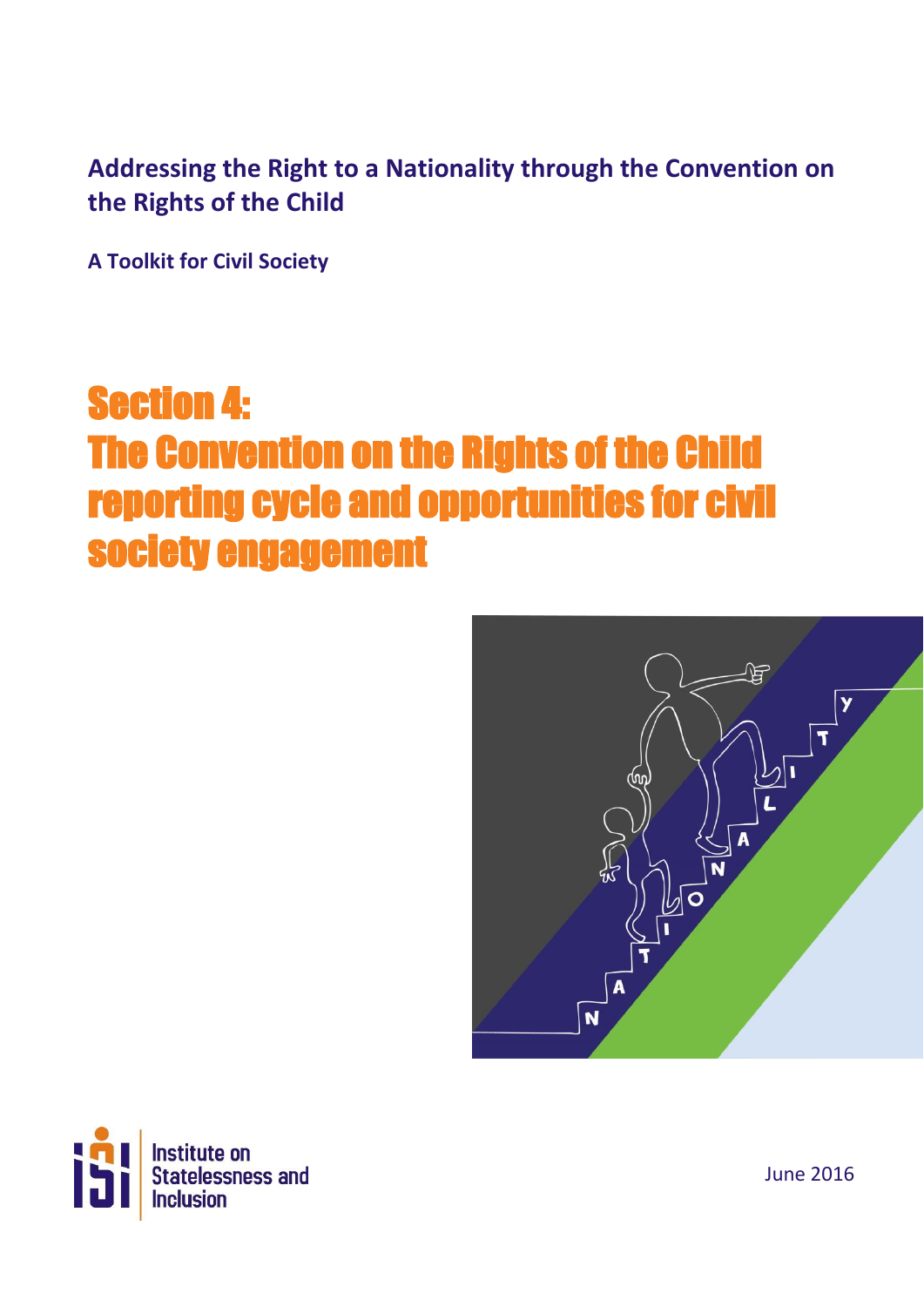## 4. The CRC reporting cycle and opportunities for civil society engagement

This section of the Toolkit provides an overview of the CRC reporting cycle – its different stages and the opportunities they each present for civil society engagement, the role that civil society actors can play in this process and relevant considerations for civil society actors in this regard. This section provides an overview of some of the practical information related to the CRC reporting cycle, which can be found in much greater detail in the Child Rights Connect mini site on "Engaging in the [Reporting](http://crcreporting.childrightsconnect.org/) Cycle of the UN [Committee](http://crcreporting.childrightsconnect.org/) on the Rights of the Child". Indeed, this section is not meant to replace the Child Rights Connect mini site, which all readers who would like to learn more about the CRC reporting cycle are encouraged to visit. The OHCHR website also provides useful information on monitoring the core [international](http://www.ohchr.org/EN/HRBodies/Pages/WhatTBDo.aspx) human rights [treaties.](http://www.ohchr.org/EN/HRBodies/Pages/WhatTBDo.aspx)

## **Where do civil society actors come in?**

All around the world, civil society actors play a crucial role in promoting the national-level implementation of international human rights norms, including child rights. Whatever the focus of their work – monitoring, advocacy, individual assistance, etc. – civil society actors are often able to get "close to" an issue and the people who are affected by it. This puts them in a good position to understand what barriers exist with respect to the full realisation of particular rights and to provide useful information on the impact of laws, policies and practices. Such insights can, in turn, help international monitoring bodies such as the Committee on the Rights of the Child to engage in an effective and well-informed dialogue with States about the implementation of their international obligations. Indeed, the Committee is reliant on NGOs, NHRIs and other civil society actors to provide it with independent and credible information in relation to various aspects of Article 7, and the lack of such information makes it difficult for the Committee to make in-depth recommendations to States. Civil society actors also play a crucial role in transmitting information, standards and interpretations of rights across mechanisms. Thus for example, CRC Recommendations to a given State Party on the lack of safeguards against statelessness, can be fed by NGOs and NHRIs into the Universal Periodic Review (UPR) process,<sup>1</sup> resulting in other States making recommendations to the State under Review that draw on those made by the Committee.

#### **NGOs**

1

A wide range of Non-Governmental Organisations (NGOs) engage with issues relating to children's right to a nationality. These include NGOs with a focus on statelessness, citizenship, migration or related themes which may uncover situations of childhood statelessness in the course of their activities on these broader issues; and NGOs dedicated to the promotion of child rights, which may identify the right to a nationality as one area of concern within their wider child rights work.

Lawyers for Human Rights is an NGO that engages in human rights advocacy and public interest litigation in South Africa. Its work covers a broad spectrum of issues, including refugee and migrant rights. In 2011, they

<sup>&</sup>lt;sup>1</sup> For more information on the UPR process, why it is an important tool and how to use it, visit: [http://www.upr-info.org/en.](http://www.upr-info.org/en)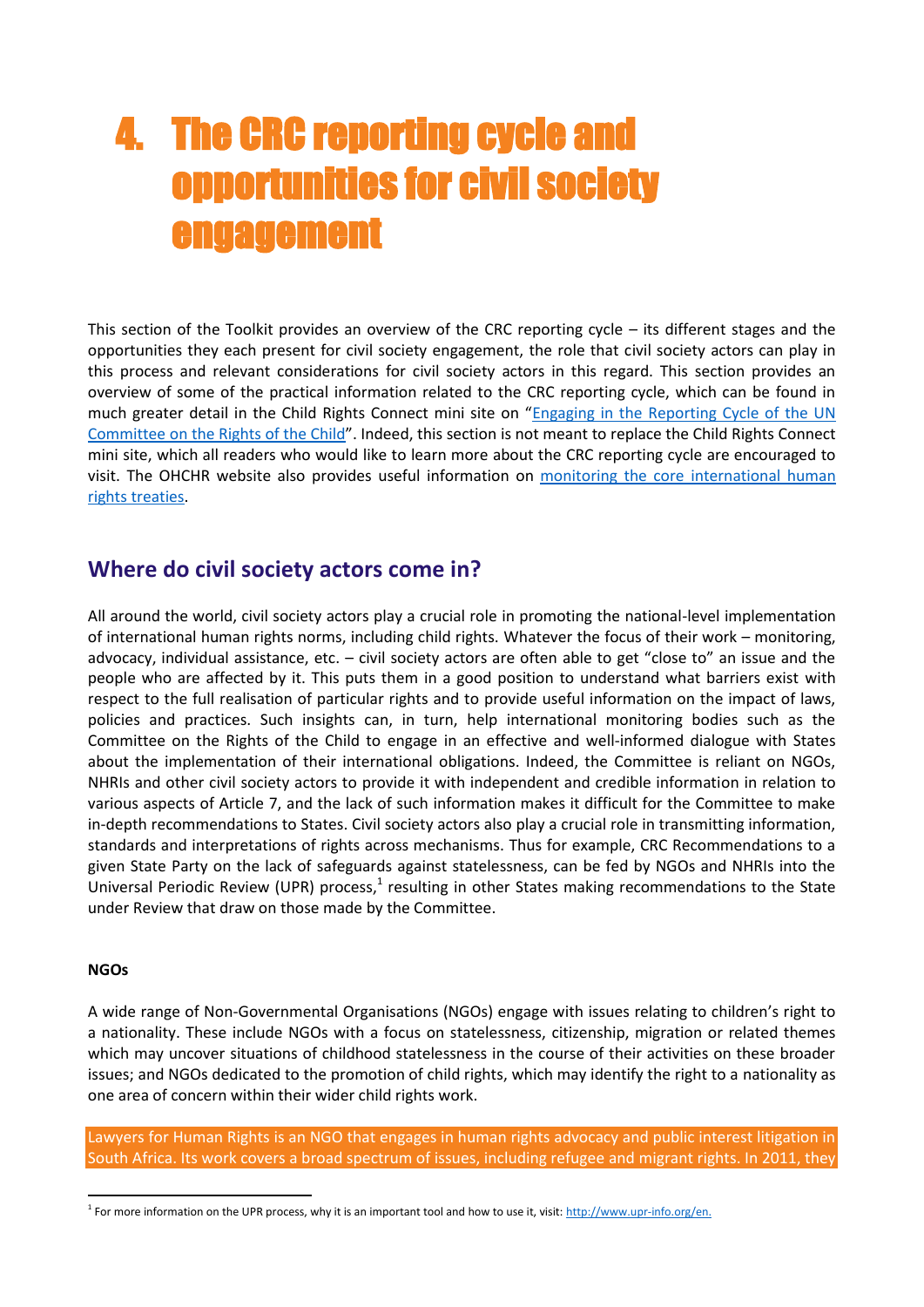launched a dedicated project on statelessness within this broader programme and it has since undertaken activities to address different aspects of this issue, including childhood statelessness. Drawing from the experience of assisting stateless children in seeking to access a nationality in South Africa – including through litigation – Lawyers for Human Rights was able to identify obstacles within the country's Citizenship Act and Births and Death Registration Act that are causing the safeguards to fail that should be protecting children born on the territory from statelessness.<sup>2</sup> The NGO submitted information on these problems to the Committee on the Rights of the Child in 2015<sup>3</sup> and briefed the Committee during its presession in early 2016. To draw further attention to the issue at the national level and grow support for the necessary law and policy reforms, Lawyers for Human Rights followed up this international advocacy with the publication of a short report on *Childhood Statelessness in South Africa*, which tells the stories of children affected.<sup>4</sup>

#### **NHRIs and Ombudspersons**

National Human Rights Institutions and Commissions (NHRIs) and Ombudspersons fulfil an important role in promoting and monitoring the implementation of States' human rights obligations at the domestic level. In some countries, the special post of Ombudsperson for children exists to ensure adequate focus on the implementation of child rights. Like NGOs, these bodies can also engage in international human rights reporting processes by passing information to, for instance, UN treaty bodies such as the Committee on the Rights of the Child – including in respect of the right to a nationality.

The European Network of National Human Rights Institutions, ENNHRI (a network of 40 National Human Rights Commissions, Institutes and Ombudspersons from across Europe) adopted a Position Paper on *The Eradication of Statelessness in Europe* in September 2014. It directs recommendations to States, as well as the Council of Europe and the European Union, on a number of topics relating to statelessness – including addressing the situation of stateless children in the region. The ENNHRI recognises nationality to be part of a child's identity and the prevention of statelessness to be of "utmost importance". It calls on States to, among other issues, "*ensure acquisition of nationality for children born in the territory who would otherwise be stateless*".<sup>5</sup> One way for members of the ENNHRI network to follow up on the implementation of this Position Paper is to provide information on gaps in domestic safeguards and procedures to relevant international bodies, such as the Committee on the Rights of the Child.

**.** 

<sup>2</sup> See, for instance, the short video *Belonging, Part 2,* produced by LHR in 2005, available at[: https://www.youtube.com/watch?v=ih5keCYFHyM.](https://www.youtube.com/watch?v=ih5keCYFHyM)  $3$  This was a joint submission, in collaboration with the Institute on Statelessness and Inclusion, which is available at:

http://www.institutesi.org/CRC\_SouthAfrica\_2015.pdf.

The report can be accessed via: http://www.lhr.org.za/sites/lhr.org.za/files/lhr\_stateless\_booklet\_5.pdf.

<sup>&</sup>lt;sup>5</sup> The position paper is available at:

[http://www.mensenrechten.nl/sites/default/files/ENNHRI%20Statement%20on%20Statelessness.September.2014%20pdf.pdf.](http://www.mensenrechten.nl/sites/default/files/ENNHRI%20Statement%20on%20Statelessness.September.2014%20pdf.pdf)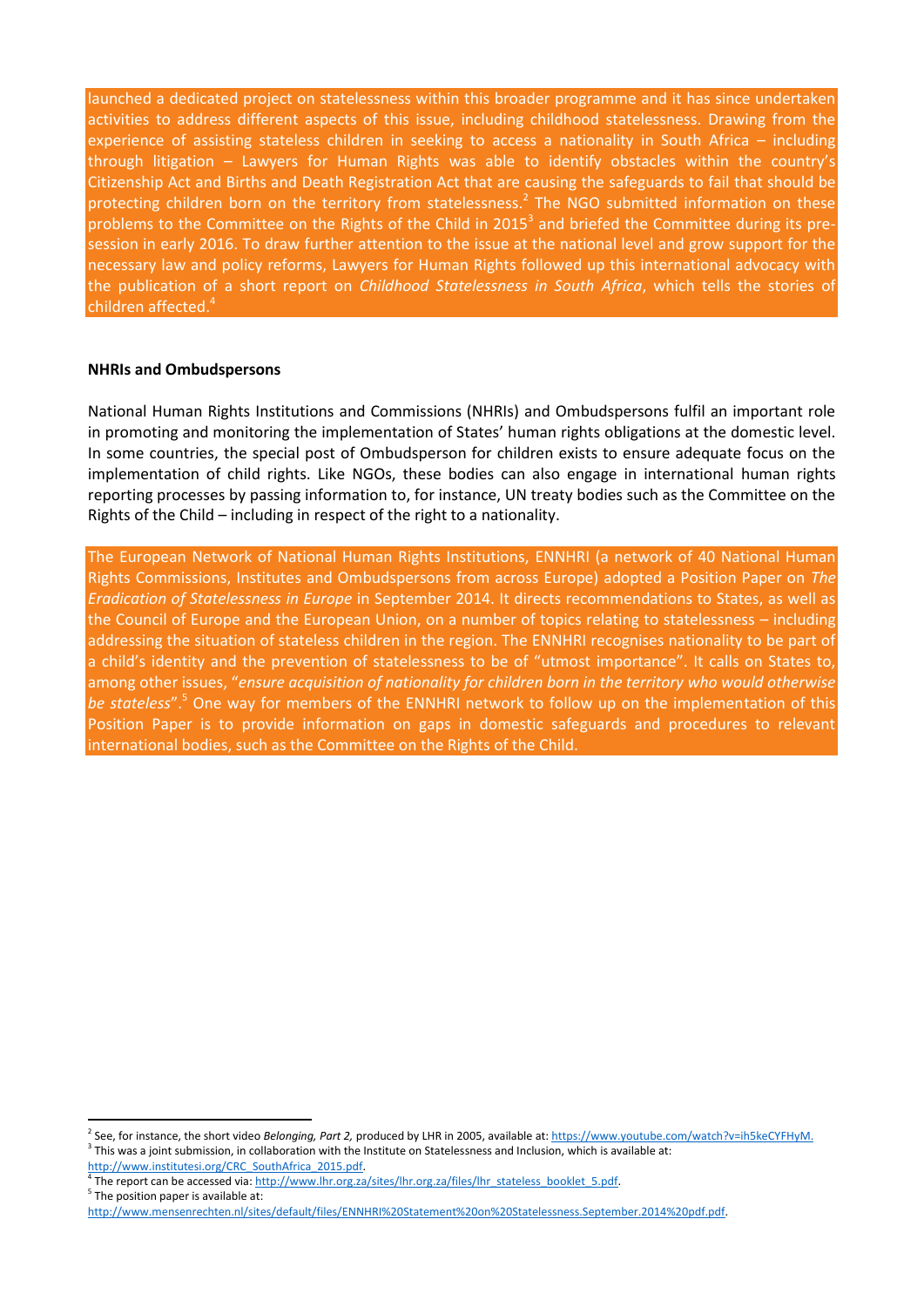## **What is the reporting process of the Committee on the Rights of the Child?**

As shown in the CRC reporting process diagram of *Child Rights Connect* below,<sup>6</sup> the reporting process of the Committee on the Rights of the Child is a cycle of many stages with which civil society can engage. At its culmination and following the consideration of State Party reports, the Committee adopts "Concluding Observations" in which it points out positive achievements and raises concerns about any issues arising in



the State in respect of the rights protected under the CRC. The Committee also makes recommendations on how these concerns are to be addressed and compliance with the Convention can be improved.

Civil society actors are able to enter the cycle at any stage, and add value. Understanding what these stages are and how civil society can engage, will help actors navigate and maximise their interaction with CRC Reporting. Successful contributions to and use of this procedure can result in strong, relevant Concluding Observations and Recommendations from the Committee to the State under review. In addition to providing the State being reviewed with authoritative guidance on the steps it should take to strengthen its compliance with the CRC, this process can also:

- Influence parallel UN and regional human rights processes including the Universal Periodic Review and State reviews by other Treaty Bodies.
- Influence/support action under complementary frameworks, including the Sustainable Development Goals.
- Raise awareness on the scope and impact of childhood statelessness in the country.
- Ultimately contribute to law and policy reform as well as better practices to safeguard against childhood statelessness.

And so, the Concluding Observations and Recommendations of the Committee can lead to improved performance by States Parties. However, it must be noted that States cannot be 'compelled' to respond, and so, it is essential that civil society actors continue to engage in follow-up activities throughout the implementation phase.

1

<sup>&</sup>lt;sup>6</sup> Diagram: Childs Right Connect, http://www.childrightsconnect.org/connect-with-the-un-2/crc-reporting/.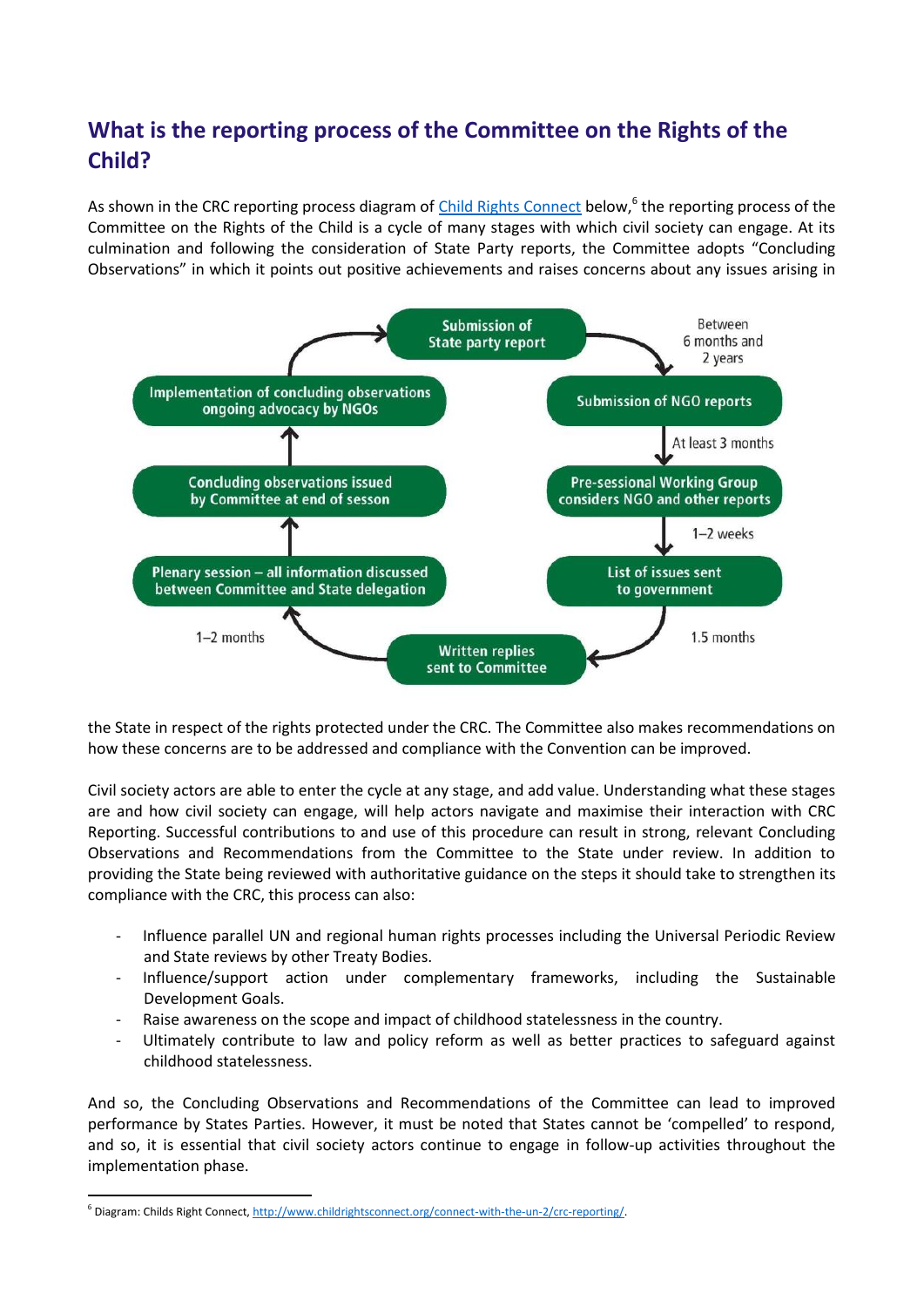In order to find out when a particular State is scheduled for consideration by the Committee or other UN Treaty Bodies, as well as to access already available reports, civil society actors may access and search the OHCHR [calendar of country reviews by treaty bodies.](http://tbinternet.ohchr.org/_layouts/TreatyBodyExternal/MasterCalendar.aspx?Type=Session&Lang=En)<sup>7</sup>

## **Step 1: State Party report**

All States Parties are obliged to submit an initial report to the Committee two years after acceding to the Convention, and to submit subsequent periodic reports every five years. While civil society actors do not have a formal role to play in the development of the State Party report, States often consult with and seek their input when preparing the State Party report. Through sustained engagement with the State and other actors operating in the national child protection space – including, where they do exist, National Child Rights Coalitions - civil society actors may be able to contribute to the State report and ensure that the State addresses its performance in relation to the child's right to acquire a nationality. Engaging in this process may also provide civil society actors with insight into the State's perspective and attitude towards the issues at hand, which can be helpful when developing alternative reports. This process may also help civil society to develop stronger relationships with government, which may help with future advocacy efforts.

For answers to Frequently Asked Questions, tips, challenges and further resources on civil society engagement in relation to the State Party report, visit this page of the Child Rights Connect mini-site: [http://crcreporting.childrightsconnect.org/state-report/.](http://crcreporting.childrightsconnect.org/state-report/)

## **Step 2: Alternative reports**

Alternative reporting is the formal entry-point for civil society actors into the process. Alternative reports provide the Committee with a different perspective to that presented by the State in its report, and therefore are a crucial element of the process, which can help ensure that the Committee receives comprehensive information on the issues at hand. In particular, as the quality and scope of information received by the Committee during this stage is beyond the Committee's control but crucial to the outcomes, it is very important that civil society actors adequately address the child's right to a nationality in their reporting. Therefore, it is important to determine:

- a. Whether to contribute to the process;
- b. If yes, how to contribute to the process; and
- c. Who to collaborate with (if any) in contributing to the process.

#### *A.* **Should you contribute to the process:**

1

The question of should you contribute, and in what capacity, depends on a range of factors including:

- $\circ$  Are there serious concerns in your country related to the child's right to acquire a nationality, childhood statelessness and connected issues? To help ascertain this, please utilise this **Checklist** found in **Section 5**.
- o Does your organisation work with affected children and/or have information to share on this issue? (i.e., can you add value to the process?) Can your organisation include the views of children in its report, and have children meaningfully participate in the monitoring process?
- o Does your organisation have the capacity to engage in the process?

<sup>&</sup>lt;sup>7</sup> Available at: http://tbinternet.ohchr.org/\_layouts/TreatyBodyExternal/MasterCalendar.aspx?Type=Session&Lang=En.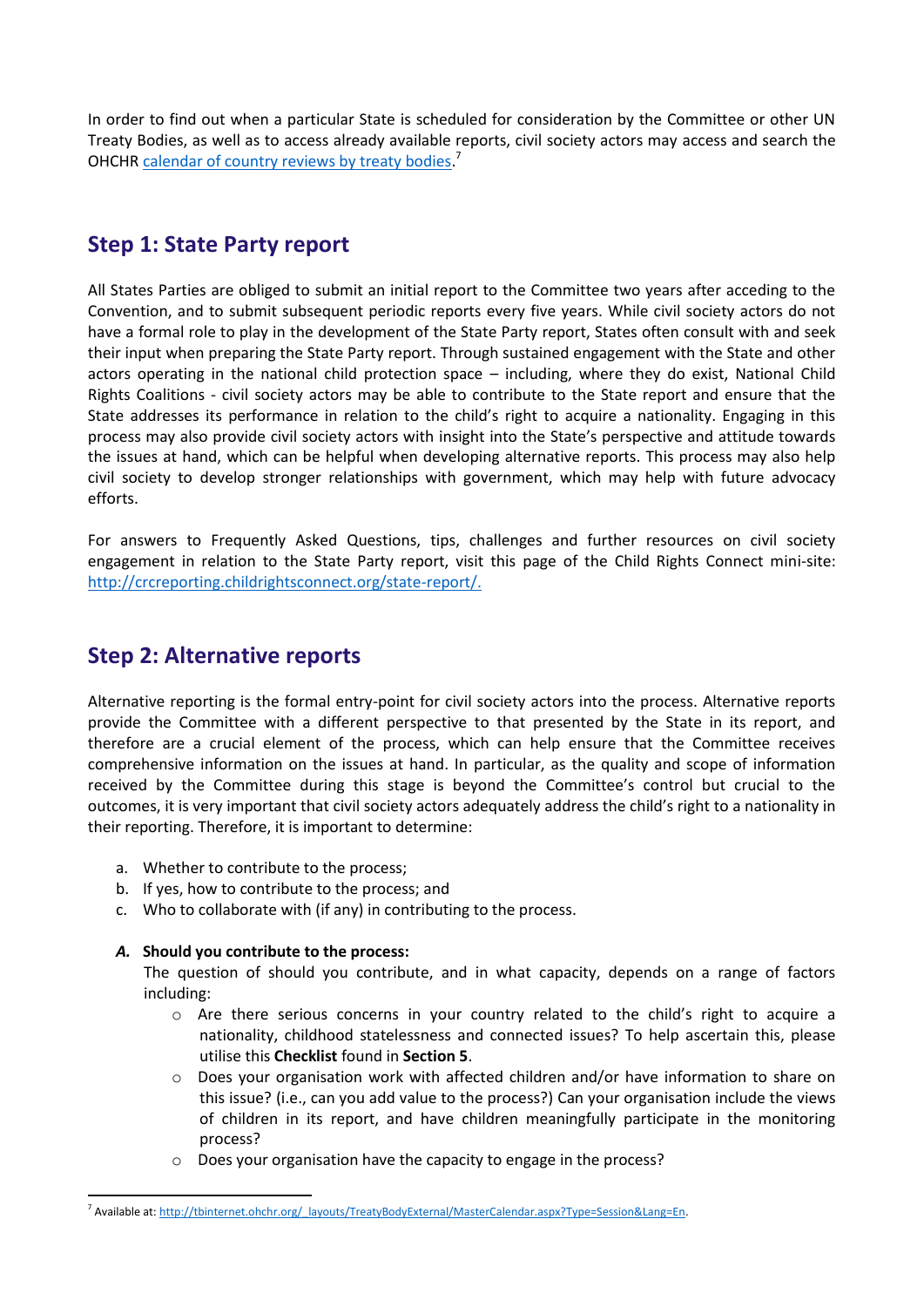- o Does your organisation have suitable partners to collaborate with?
- o Is there sufficient political space in your country, which would allow civil society to freely participate in this process? Would your organisation face any risks from the authorities if you engage in the process? How can such risks be mitigated? (NB: alternative reports and participation in the pre-session working group meeting can be kept confidential. While this does not guarantee safety, it does increase the space for civil society actors who operate in difficult environments to engage in this process).

#### *B.* **How you can contribute to the process:**

There are various ways in which civil society actors can contribute to the process. Options, which are not mutually exclusive include:

- o Contributing a section on Article 7 to a National Child Rights Coalition Report (if such a coalition exists)
- o Submitting a separate thematic report on Article 7
- o Encouraging children's participation
- o Advocating for UN agencies to address this issue in their reports

The process followed in Step A should help civil society actors determine whether the issue is relatively significant in their country, whether they have adequate capacity and value to add to warrant a separate thematic contribution, and whether they have the political space to safely do so. Even if it is determined that a separate thematic report is not warranted, where possible, civil society actors are encouraged to strongly consider contributing a section on Article 7 to the alternative report of the National Child Rights Coalition where such a coalition exists in your country. Facilitating children's participation, while a powerful and important means of engagement, should not be taken lightly or be forced or tokenistic. Civil society actors that work with children will be better placed to facilitate this process. Children's participation can be ensured in various ways, from including the views of children in alternative reports to encouraging children to submit their own reports (written or audio/visual). Civil society actors interested in exploring this option further, are encouraged to look at the Committee's '[Working Methods for the Participation](http://www.ohchr.org/EN/HRBodies/CRC/Pages/WorkingMethods.aspx)  [of Children in the Reporting Process](http://www.ohchr.org/EN/HRBodies/CRC/Pages/WorkingMethods.aspx)<sup>,8</sup>, and also seek advice from Child Rights Connect.

Civil society actors would also do well to, where possible, coordinate with UN agencies in their country. The UNHCR and UNICEF are the two UN agencies that submit reports to the Committee for each State Party under consideration, therefore sharing information with and encouraging them to also address the child's right to a nationality in their reports can have a strong impact.

#### *C.* **Who you can collaborate with:**

1

This is an important issue. Strong and successful collaborations with independent and credible partner organisations can strengthen the quality and credibility of the report and also ease the pressure on resources. This is particularly so, when considering further engagement down the line (see below). Participation in a National Child Rights Coalition Report would obviously entail collaboration with all coalition members. But thematic reports may also benefit from collaboration with strong national, regional and international partners. Furthermore, particularly in contexts where there is little political space to safely engage in this process, collaboration with UN agencies and NHRIs may be an effective way to ensure the Committee receives important information. Things to consider when considering collaboration:

- $\circ$  Is there a National Child Rights Coalition with which your organisation can collaborate?
- o Is there a national organisation that brings a complementary perspective to the table? For example, if yours is a legal organisation, is there a suitable organisation that provides psychological support or other services to affected persons?

<sup>&</sup>lt;sup>8</sup> Available at: http://www.ohchr.org/EN/HRBodies/CRC/Pages/WorkingMethods.aspx.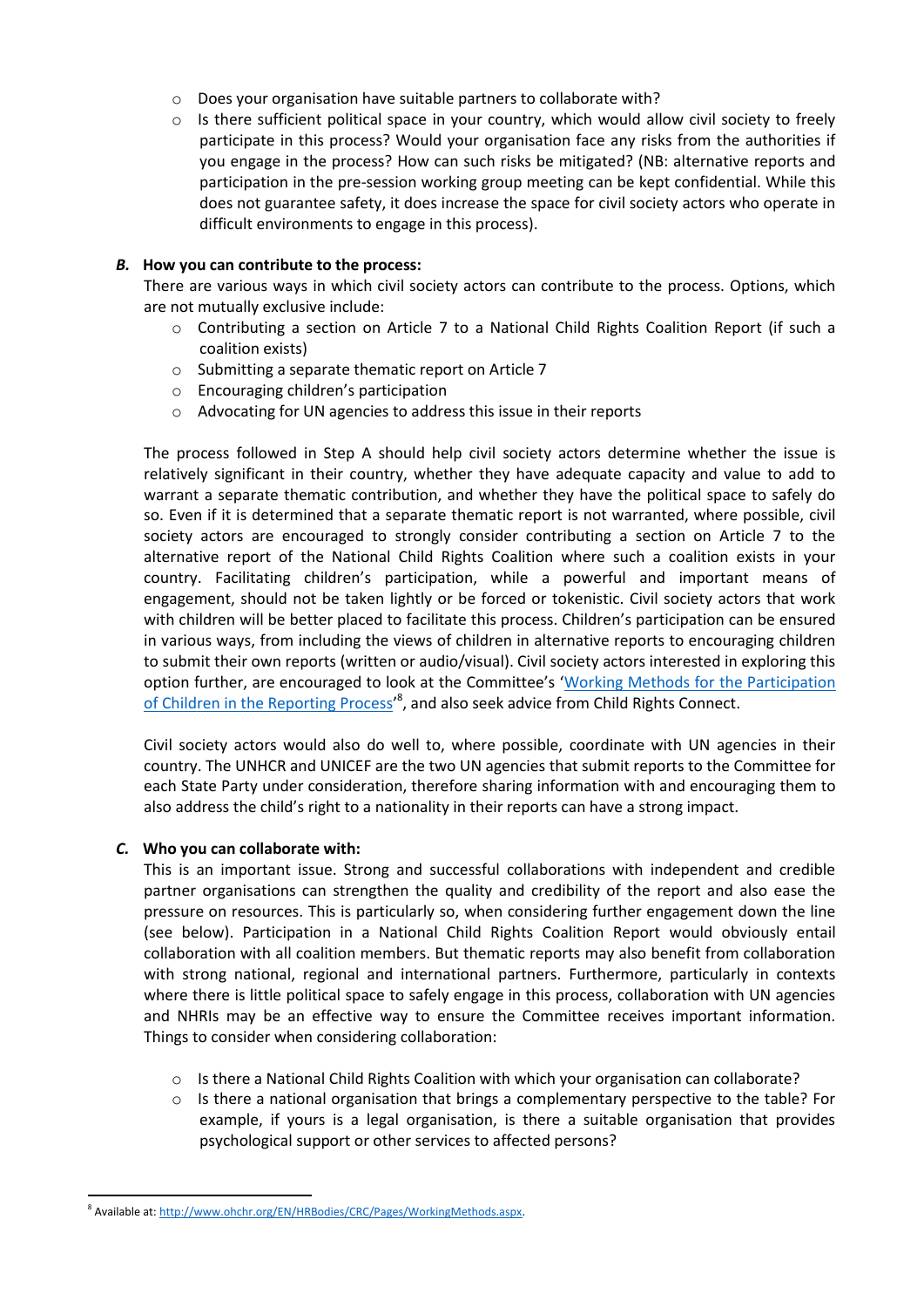- $\circ$  Is there a regional statelessness network that you would consider collaborating with? See for example, the [European Network on Statelessness](http://www.statelessness.eu/) or the [Americas Network on](http://www.americasns.org/)  [Nationality and Statelessness.](http://www.americasns.org/)
- o Are there organisations/campaigns/networks working on thematic issues relevant to your country? For example, if gender discrimination in nationality laws is an issue, consider the [Global Campaign on Equal Nationality Rights.](http://www.equalnationalityrights.org/)
- $\circ$  Would you consider collaborating with an international organisation such as the Institute [on Statelessness and Inclusion?](http://www.institutesi.org/)

If your organisation decides to submit a thematic report to the Committee, you may wish to look at this **Template** (**Section 6**) for guidance and ideas on how to structure your submission. Once a report has been submitted, your organisation may choose to make it public by making it available on your website and indicating to OHCHR that it can be included on the session webpage, or you may choose to keep it confidential. If your organisation decides not to participate at this stage of the process, there will be other opportunities down the line, though more limited, to highlight the topic of childhood statelessness.

Finally, it is important to note that the deadlines for submitting alternative reports (and additional information), as well as the CRC sessions and Pre-sessions are fixed. This table, which is available on the [OHCHR website](http://www.ohchr.org/EN/HRBodies/CRC/Pages/InfoPartners.aspx)<sup>9</sup> is a useful tool in this regard:

| Alternative reports for the pre-session        |                      |              | Additional submissions between the pre-<br>session and the session |                      |              |
|------------------------------------------------|----------------------|--------------|--------------------------------------------------------------------|----------------------|--------------|
|                                                | Electronic<br>copies | Paper copies |                                                                    | Electronic<br>copies | Paper copies |
| <b>February pre-sessional</b><br>working group | 1 November           | 20 November  | September<br>session                                               | 15 August            | 20 August    |
| June pre-sessional<br>working group            | 1 March              | 20 March     | January<br>session                                                 | 15 December          | 20 December  |
| <b>October pre-sessional</b><br>working group  | 1 July               | 20 July      | <b>May session</b>                                                 | 15 April             | 20 April     |

For answers to Frequently Asked Questions and tips on format and content of alternative reports, visit this page of the Child Rights Connect mini-site: [http://crcreporting.childrightsconnect.org/convention-on-the](http://crcreporting.childrightsconnect.org/convention-on-the-rights-of-the-child-alternative-report/)[rights-of-the-child-alternative-report/.](http://crcreporting.childrightsconnect.org/convention-on-the-rights-of-the-child-alternative-report/)

## **Step 3: Pre-sessional working group considers alternative reports**

The Committee invites some (not all) submitters of alternative reports to participate in the closed and confidential pre-sessional working group meeting. If invited, this is a great opportunity to directly brief Committee Members and answer their questions. Significantly, the pre-sessions are a forum through which the Committee can be briefed on gaps in information in the State report, which can be addressed by including relevant questions in the List of Issues. Pre-sessions take place in Geneva and can therefore be expensive to attend. However, it may be possible to seek funding to attend them. One of the advantages of collaborating with a wider coalition for your submission is that one of the co-submitting organisations may be able to attend and represent the entire coalition. However, it must be noted that it is most effective if national civil society actors attend the pre-session.

All civil society actors invited to attend the pre-session on a particular country are required to plan ahead, coordinating their presentations and working as a team, to ensure that collectively, they cover all of the important child rights issues in the country. Working effectively with this wider group of civil society actors

<sup>1</sup> <sup>9</sup> Available at: [http://www.ohchr.org/EN/HRBodies/CRC/Pages/InfoPartners.aspx.](http://www.ohchr.org/EN/HRBodies/CRC/Pages/InfoPartners.aspx)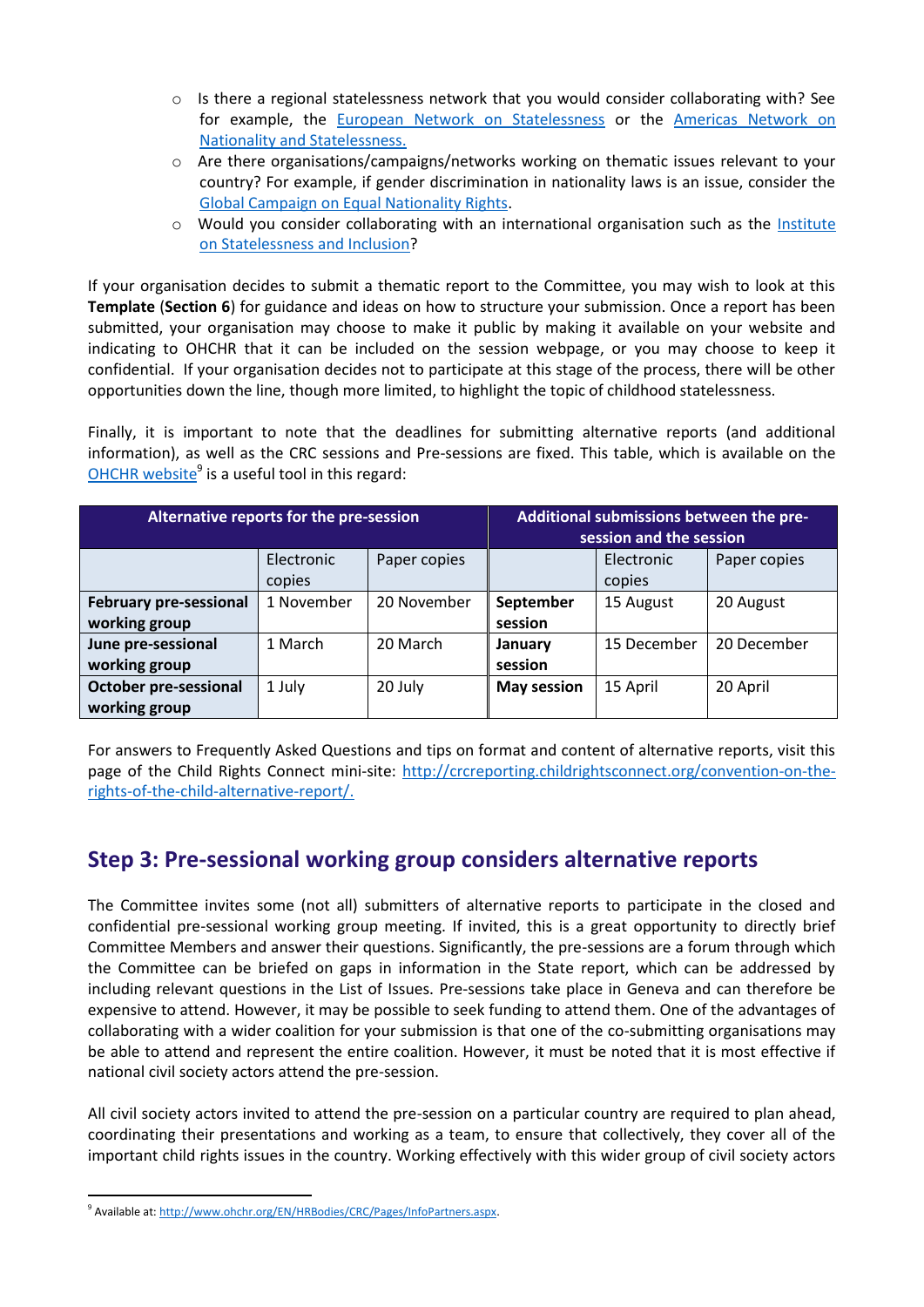will ensure a more cohesive and impressive contribution at the pre-session. However, all actors must be willing to invest time into this process. Given the wide range of child rights issues prevalent in most countries, it is possible that the authors of a thematic report on Article 7 will not be invited to attend the pre-session. Even in such instances, organisations can reach out to a partner organisation or the other child rights' organisations who have been invited to participate. By briefing them in advance, you can still ensure that the Committee receives relevant information during the pre-session.

Pre-sessions are not open to the public and the content of the exchange between the invited experts and Committee members are confidential. The confidentiality of these proceedings creates space for civil society actors working in difficult and dangerous environments to also participate.

For more information on pre-sessions and answers to Frequently Asked Questions, visit this page of the Child Rights Connect mini-site: [http://crcreporting.childrightsconnect.org/convention-on-the-rights-of-the](http://crcreporting.childrightsconnect.org/convention-on-the-rights-of-the-child-pre-session/)[child-pre-session/.](http://crcreporting.childrightsconnect.org/convention-on-the-rights-of-the-child-pre-session/) Civil society actors are also encouraged to visit the Committee's [Working Methods](http://www.ohchr.org/EN/HRBodies/CRC/Pages/WorkingMethods.aspx)<sup>10</sup> which provide more information on the invitation process for the pre-sessions.

## **Step 4: List of Issues**

While there is no formal role for civil society actors to play at this stage, it is important to monitor the List of Issues and assess if they satisfactorily address gaps in information that the Committee has received. Civil society actors can send feedback to the Committee on the List of Issues, including on whether you feel the Committee could have addressed issues which it has not. Providing feedback to the Committee at this stage can help strengthen the process.

For more information on List of Issues and answers to Frequently Asked Questions, visit this page of the Child Rights Connect mini-site: [http://crcreporting.childrightsconnect.org/convention-on-the-rights-of-the](http://crcreporting.childrightsconnect.org/convention-on-the-rights-of-the-child-list-of-issues/)[child-list-of-issues/.](http://crcreporting.childrightsconnect.org/convention-on-the-rights-of-the-child-list-of-issues/)

## **Step 5: Written replies sent to the Committee**

Once the State being reviewed submits its written replies to the Committee, there is an opportunity for civil society actors to provide additional information. This is the final phase at which formal engagement in the process is possible. As it is a few weeks before the plenary session, it is a good opportunity to provide the Committee with:

- updated information (new developments since the first submission and/or pre-session) including law and policy reform, new statistics etc.;
- comments on the State's written responses (including where you feel the State has not accurately or adequately addressed questions in the List of Issues);
- suggestions to the Committee in terms of questions to raise at the plenary session and recommendations to make to the State being considered; and
- any other relevant information.

1

As an example, the Institute of Statelessness and Inclusion, which had not participated earlier in the process, submitted additional information in relation to the review of Iran at the Committee's  $71^{st}$  Session, particularly with regard to gender discrimination in a proposed amendment to nationality laws. The Committee subsequently made the following concluding observation:

The Committee strongly urges the State Party to review the provisions of the Act on Determination of the Nationality of

<sup>&</sup>lt;sup>10</sup> Available at[: http://www.ohchr.org/EN/HRBodies/CRC/Pages/WorkingMethods.aspx.](http://www.ohchr.org/EN/HRBodies/CRC/Pages/WorkingMethods.aspx)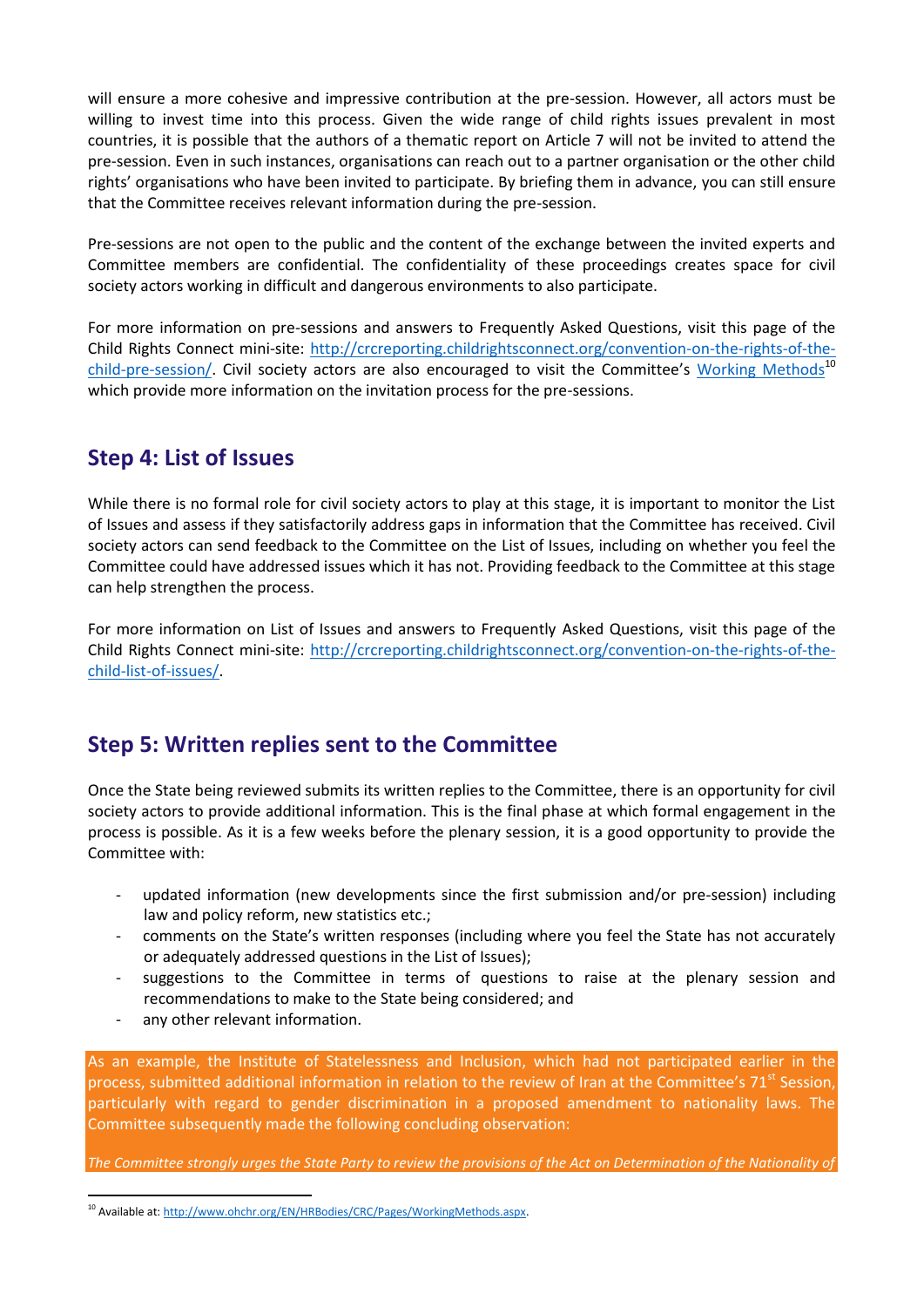*Children Born into Marriages of Iranian Women with Men of Foreign Nationality amending the Civil Code, and to ensure that all children who are born to Iranian mothers, including children born out of wedlock, are entitled to Iranian citizenship on the same conditions as children born to Iranian fathers. The Committee also recommends that the State*  Party provide information on the number of children born to Iranian mothers who have been naturalized, in its next *periodic report.*

For more information on Written Replies and Additional Submissions, answers to Frequently Asked Questions and advocacy tips, visit this page of the Child Rights Connect mini-site: [http://crcreporting.childrightsconnect.org/written-replies-additional-submissions/.](http://crcreporting.childrightsconnect.org/written-replies-additional-submissions/)

### **Step 6: Plenary session**

Unlike the pre-session, the plenary session or dialogue with the State Party, is open to the public. There will not be an opportunity for civil society to speak during the plenary session, but they are encouraged to attend and participate as observers. Attending the session will provide civil society stakeholders an opportunity to witness the dialogue with the government. On the margins of the session, you may informally engage with Committee Members and government representatives, which may be useful for future follow-up activities. Monitoring the plenary sessions, noting the commitments and statements made by the State on Article 7 and the level of engagement of Committee Members will be useful for future advocacy. Please note that the plenary session is [streamed online](http://www.treatybodywebcast.org/) and therefore civil society actors can observe it without being physically present. $^{11}$ 

For more information on the Session, answers to Frequently Asked Questions and advocacy tips, visit this page of the Child Rights Connect mini-site: [http://crcreporting.childrightsconnect.org/convention-on-the](http://crcreporting.childrightsconnect.org/convention-on-the-rights-of-the-child-session/)[rights-of-the-child-session/.](http://crcreporting.childrightsconnect.org/convention-on-the-rights-of-the-child-session/)

### **Step 7: Concluding Observations issued by the Committee**

Once the Concluding Observations are issued by the Committee, it is important to reassess your engagement with the process. Have you been able to contribute to positive and strong recommendations? It is also important to provide the Committee with constructive feedback. Significantly, the Concluding Observations and Recommendations of the Committee as well as your organisation's submissions to the Committee are valuable resources for engagement with other UN and regional human rights processes (including the UPR, other UN treaty monitoring bodies such as CEDAW, ICCPR and CERD, and regional mechanisms). By adapting and reusing submissions and relating the authoritative statements and recommendations of one framework to another, it is possible to maximise impact.

For more information on the Concluding Observations, answers to Frequently Asked Questions and tips, visit this page of the Child Rights Connect mini-site: [http://crcreporting.childrightsconnect.org/convention](http://crcreporting.childrightsconnect.org/convention-on-the-rights-of-the-child-concluding-observations/)[on-the-rights-of-the-child-concluding-observations/.](http://crcreporting.childrightsconnect.org/convention-on-the-rights-of-the-child-concluding-observations/)

## **Step 8: Follow-up Advocacy to ensure National Implementation of Concluding Observations and Recommendations**

The Committee does not have a formal follow-up procedure to ensure that States are implementing the recommendations they have received. However, the review and reporting process is cyclical, and States will

1

 $11$  Live streams can be accessed via this link:  $www.treatybodywebcast.org$